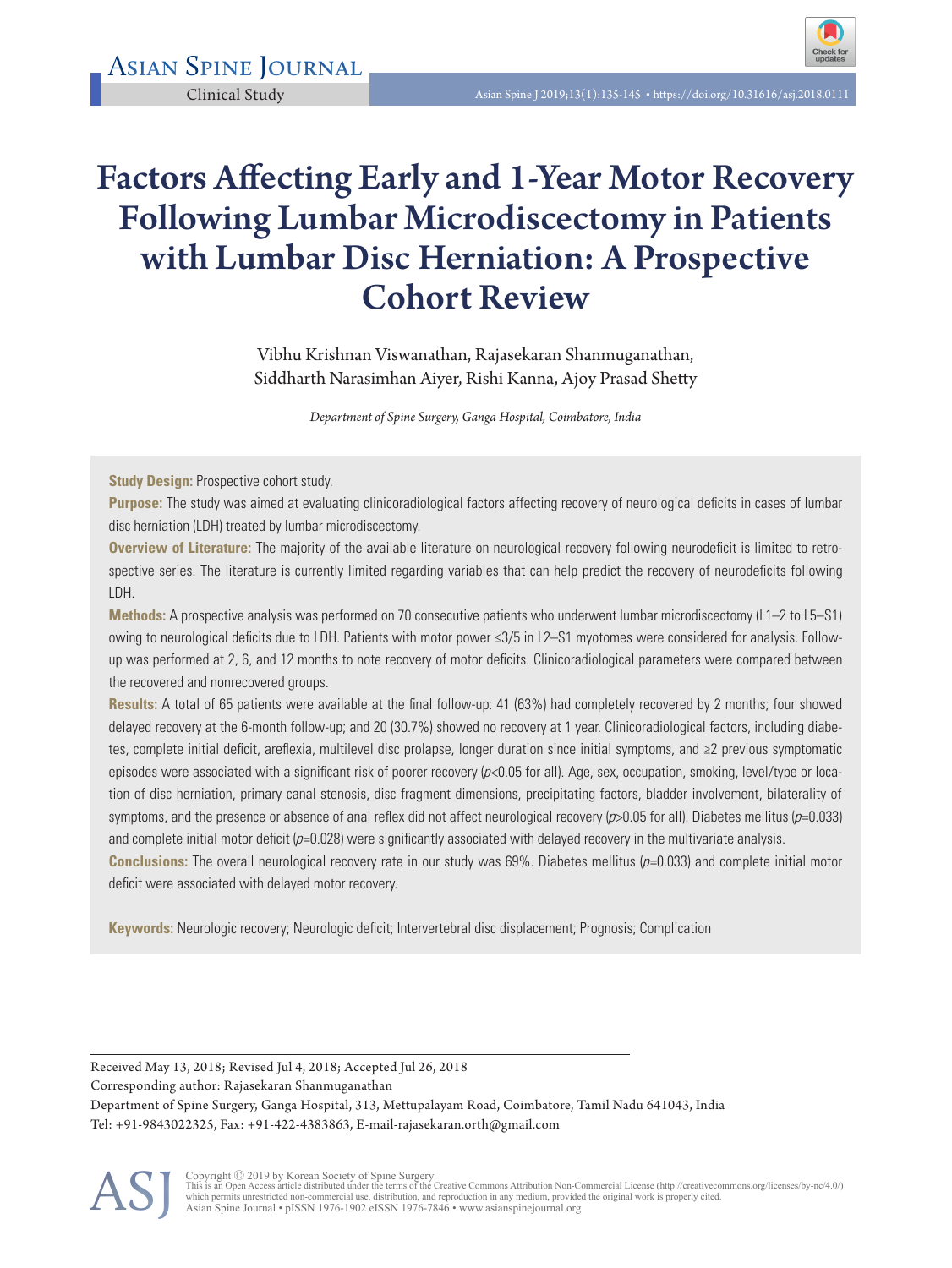# **Introduction**

The long-term outcomes for lumbar disc herniation (LDH) are generally considered favorable, and surgery is reserved for indications such as refractory pain, cauda equina syndrome, and progressive neurological deficits [1,2]. Neurological deficits, albeit uncommon, are a significant complication following LDH [3]. The severity of neurological deficits can range from weakness in an isolated myotome to cauda equina syndrome. Neurological recovery in patients with mild neurological deficits (Medical Research Council [MRC] grade >3/5) has been reported to be satisfactory, regardless of the treatment experienced (e.g., conservative vs. surgical treatment) [3]. However, progressive neurological deficits or cauda equina syndrome is considered a surgical emergency, and early surgical decompression has been recommended as the treatment of choice [4-7].

The majority of the available literature on neurological recovery following neurodeficit is limited to retrospective series [8-12]. Neurological recovery following surgical decompression is not universal, and variable recovery rates of between 61% and 88% have been reported in the literature [3]. Various factors have been postulated as affecting recovery; however, the contribution of each still remains controversial [6,9,10]. Ghahreman et al. [10] in their study observed better neurological recovery following neurodeficit in younger patients, whereas the study by Bhargava et al. [11] observed that the duration and severity of the neurodeficits were significant prognostic indicators for neurological recovery. However, the study by Postacchini et al. [12] failed to reveal any significant prognostic factors. The literature is currently limited to describing variables that can help to predict the recovery of neurodeficits following LDH. The aim of this study was to evaluate neurological motor recovery following lumbar microdiscectomy, and to identify clinicoradiological factors associated with neurological improvement.

# **Materials and Methods**

The study was a prospective, longitudinal follow-up study that included 70 consecutive patients undergoing microscopic discectomy for motor deficits (with or without associated bladder involvement) following LDH during the period December 2013 to March 2015. The study was approved by the institutional review board of Ganga Hospital, Coimbatore, India (IRB approval no., 04/11/13), and

written informed consent was received from all participants prior to study participation.

Patients with motor power ≤3/5 (MRC grading: active movement possible against gravity, but not against resistance) in L2–S1 myotomes, with or without bowel bladder deficit, were included in the analysis. Complete motor deficit was defined as motor power of 0/5 in the specific myotome. Sensory loss was sub grouped into complete loss of sensation (S0) and partial loss of sensation (S1). Patients with tandem cervical or thoracic stenosis and isolated sensory deficits were excluded.

### **1. Clinical assessment**

Details regarding the patients' general demographic profile, including age, sex, body mass index (BMI), occupation, presence of medical comorbidities, and smoking history were recorded. Patients underwent complete neurological clinical examination (motor, sensory, and autonomic nervous system assessment) preoperatively and postoperatively at the 2, 6, and 12-month followup. At each visit, motor power was assessed by clinical examination based on the MRC power grading system by two independent observers; any disagreement was reviewed by the senior author (R.S.) for the assessment of recovery. The occupational status was defined based on the research study "Physical exertion requirements of work in the dictionary of occupational titles" published by the US Department of Labor [13]. Sedentary and light work were classified as 'light labor' (involving frequent lifting of weights less than 4.5 kg or lifting of weights of not more than 9.1 kg at a time, and could involve long hours of standing or walking). Medium, heavy, and very heavy work were classified under 'heavy labor' (involving frequent lifting of weights more than 4.5 kg or lifting of weights more than 9.1 kg at a time). 'Current smoker' was defined as a person who has smoked more than 100 cigarettes (or other forms of tobacco that could be smoked) and who has smoked in the past 28 days [14].

The duration of symptoms was classified into three different categories: (1) duration since initial symptoms: the time interval from initial symptoms to performance of surgical decompression for the neurological deficit; (2) onset of current symptomatology: acute <3 months of current symptoms, chronic >3 months of symptoms, and acute on chronic symptoms, suggested by acute worsening of chronic symptoms; and (3) total number of previous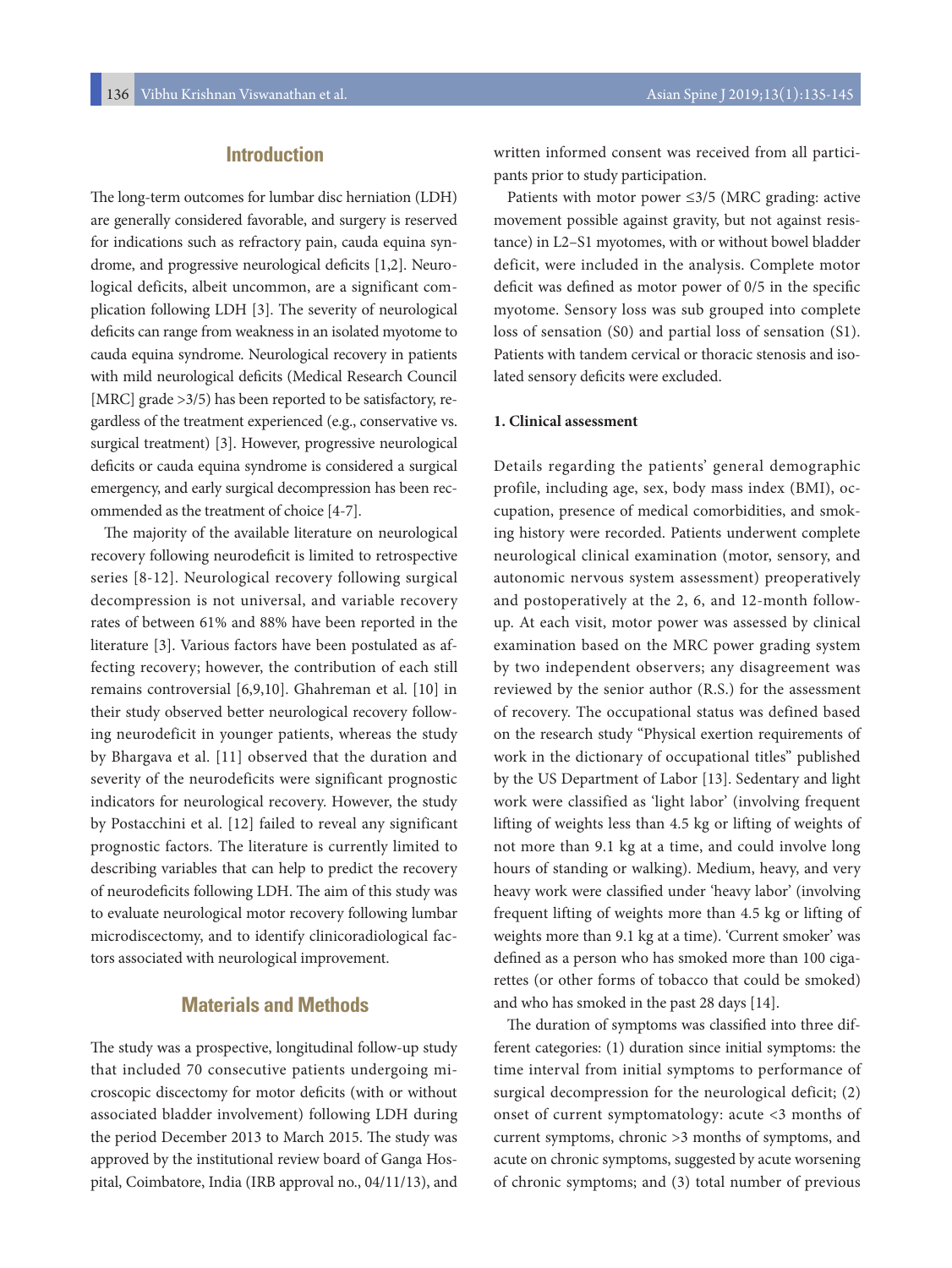symptomatic episodes (number of symptomatic episodes prior to the current episode, with intervening asymptomatic periods). A previous episode was considered significant if the patient reported low back pain accompanied by radiating pain with a dermatomal distribution. Episodes of isolated low back pain without sciatica were excluded.

#### **2. Radiological assessment**

Radiological assessments, including plain radiographs and magnetic resonance imaging (MRI) scans, were performed for all patients. The radiological factors assessed included the following: (1) number of herniated discs; (2) index level of herniation; (3) nature of herniation (sequestered, extruded, or prolapsed); (4) migration of disc fragment (superior or inferior); (5) herniated disc fragment dimensions; (6) location of herniation on axial section (central, paracentral, foraminal, and posterolateral); (7) percentage of canal compromise on MRI; and (8) bony canal dimensions at the herniated level.

#### **3. Surgical procedure**

All the patients underwent microlumbar discectomy under general anesthesia. Using either unilateral fenestration alone or wide fenestration, midline laminectomy was performed to access the disc, depending on the location and size of the disc.

#### **4. Follow-up and assessment**

All the patients were followed up clinically at the end of 2, 6, and 12 months after discharge. Based on the recovery patterns observed during the follow-up, patients were further classified into recovery and nonrecovery groups. Significant motor recovery was defined as an improvement in motor power to at least MRC grade 4 in the predominantly affected myotomes. All preoperative clinical and radiological factors were studied between the two groups, and a comparison was made to identify any possible associated factors affecting recovery following surgical decompression.

### **5. Statistical analysis**

The statistical analysis was performed using IBM SPSS ver. 20.0 (IBM Corp., Armonk, NY, USA). To compare the association of various factors between the recovery and the nonrecovery groups, a univariate analysis using the chi-square test or Fisher's exact test was initially performed. Values with *p*<0.05 were considered significant. We then included only the seven variables that were significant in the univariate analysis (diabetes, longer time interval between first symptoms and surgical decompression, ≥2 previous symptomatic episodes, complete motor deficit, complete sensory loss [S0], areflexia, and number of herniated disc levels  $\geq$ 2) in the multivariate analysis using binary logistic regression. Binary logistic regression is typically used when the response variable is binomial (e.g., yes/no; present/absent) [15]. Due to multicollinearity (a phenomenon in which one variable can be linearly predicted from another predictor variable with a substantial degree of accuracy) between the initial sensory deficit and areflexia, neither of these variables could be considered for the multivariate analysis. Multicollinearity can result in an unstable parameter that can make the assessment in



**Fig. 1.** Flow chart depicting the prospective FU of 70 consecutive patients with motor deficit following LDH. LDH, lumbar disc herniation; FU, followup; MR, motor recovery.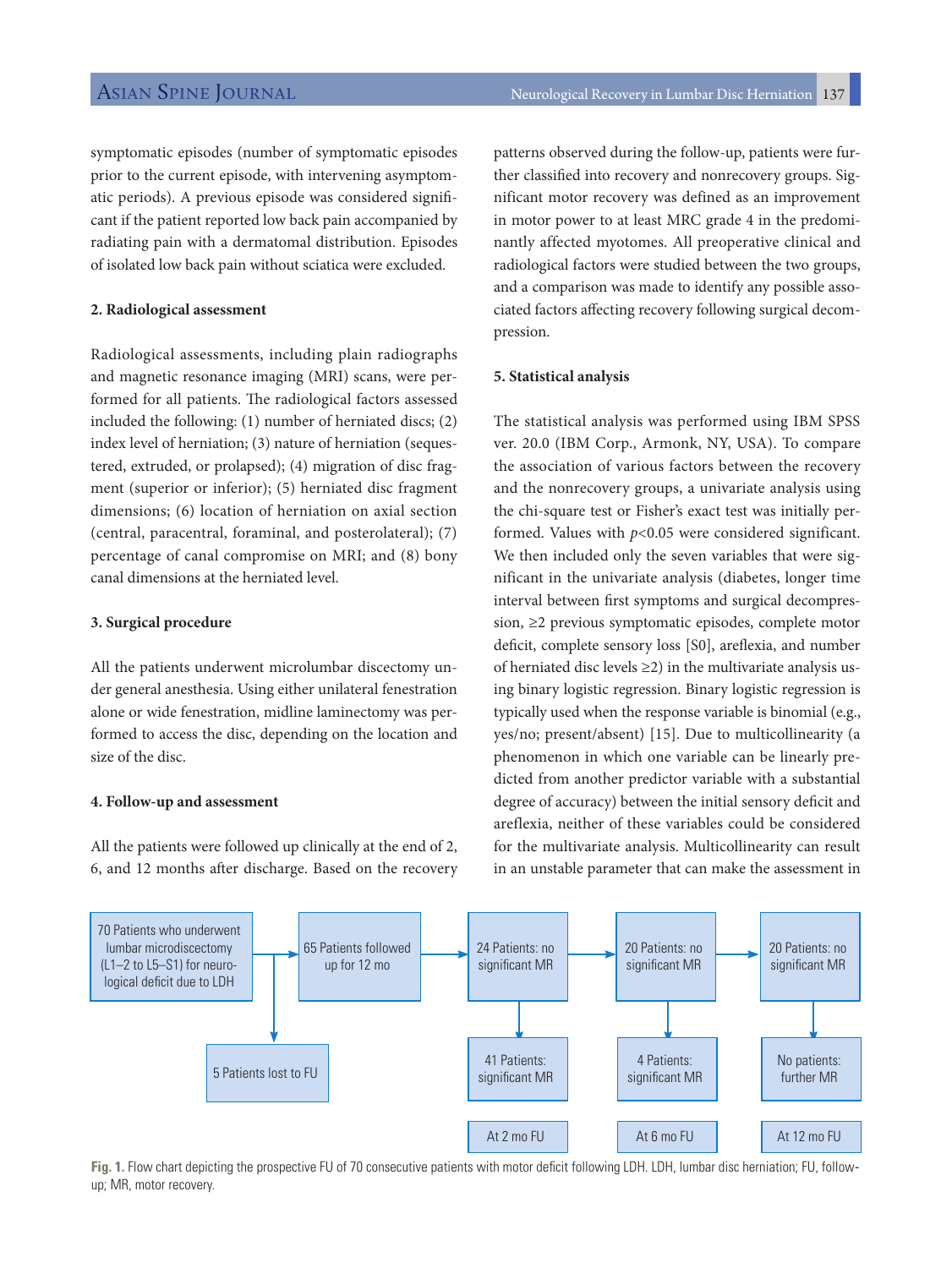binary logistic regression of the effect of independent variables on dependent variables difficult [16]. Using binary logistic regression, we determined the impact of each of these seven variables on the odds ratio (OR; exponential of β) of the observed event of interest (i.e., neurological recovery).

# **Results**

The mean age of the patients in our study was 43.4 years, with 54 men and 16 women. Of the 70 patients, 65 were available for the final follow-up: 41 patients (63%) had completely recovered by 2 months; and of the 24 patients who did not recover in the initial 2 months, four (6.1%) had delayed motor recovery at the 6-month follow-up. These patients showed significant neurological improvement (to a power of at least grade 4 for the predominantly affected myotomes and bladder recovery) at their 6-month follow-up. Twenty patients had not recovered by the end of the 1-year follow-up (Fig. 1). Comparison of clinicoradiological parameters between the sub groups of patients: group 1 (early recovery at 2 months, n=41) versus group 2 (late recovery, n=4; or no recovery, n=20) are listed in Tables 1–4. Given that the patients with delayed recovery constituted a very small group (only four patients), further analyses were not performed on this subgroup.

### **1. Clinical assessment**

Nine of the 24 patients (38%) in group 2 had diabetes

### **Table 1.** General profile of patients (group 1 vs. group 2)

mellitus, whereas only five of the 41 patients (12%) who recovered had diabetes mellitus (*p*=0.03; OR, 4.62; 95% confidence interval [CI], 1.31–16.24). Diabetes mellitus was significantly associated with delayed motor recovery, based on both the univariate and multivariate analyses (binary logistic regression analysis: *p*=0.033; OR, 5.683; 95 CI, 1.154–27.980). No other factors concerning the patients' general profile (including age, sex, BMI, occupation, smoking history, and other medical comorbidities) had any significant association with neurological recovery (Tables 1, 4).

Based on the univariate analysis, the patients who recovered had a significantly shorter duration from the initial presenting symptom (mean, 139 days; median, 30 days; range, 2–1,095 days) compared with the patients who did not recover (mean, 349 days; median, 90 days; range, 4–2,555 days; *p*=0.05)*.* However, we could not identify a single best cut-off point for the duration value based on the receiver operating characteristic curve analysis, possibly due to the relatively small sample size. A further binary logistic regression analysis also showed no significant correlation between the time from the initial symptom and recovery from the motor deficit  $(p=0.103;$ OR, 0.999; 95% CI, 0.997–1.000).

On the basis of the univariate analysis, the patients who recovered had significantly fewer previous symptomatic episodes (mean, 0.17; median, 0; range, 0–2) as compared with the nonrecovered population (mean, 1; median, 0; range, 0–8**;** *p*=0.006; cut-off ≥2 episodes; OR, 14.11; 95% CI, 1.57–127.4). However, in a further logistic regression

| <b>Characteristic</b>                     | Group 1 <sup>a)</sup>          | Group 2b)                    | $p$ -value | Odds ratio (95%<br>confidence interval) |
|-------------------------------------------|--------------------------------|------------------------------|------------|-----------------------------------------|
| Age (yr)                                  | $43.15 \pm 2.225$ (45 [17-75]) | $44.17\pm2.311$ (45 [16-66]) | 0.766      |                                         |
| Sex (male vs. female)                     | 31:10                          | 19:5                         | 0.935      |                                         |
| Occupation (heavy vs. light labor)        | 13:28                          | 6:18                         | 0.748      |                                         |
| Smoking history (smokers vs. non-smokers) | 31:10                          | 17:7                         | 0.872      |                                         |
| Comorbidity                               |                                |                              | 0.015      |                                         |
| 0                                         | 34                             | 11                           |            |                                         |
|                                           | 4                              | 8                            |            |                                         |
| $\mathcal{P}$                             | 3                              | 5                            |            |                                         |
| Non-DM vs. DM                             | 36:5(12.2)                     | 15:9(60.0)                   | 0.025      | $4.6(1.31 - 16.24)$                     |

Values are presented as mean±standard deviation (median [range]), number, or number (%), unless otherwise stated. DM, diabetes mellitus.

a)Patients with neurological recovery. b)Patients without neurological recovery.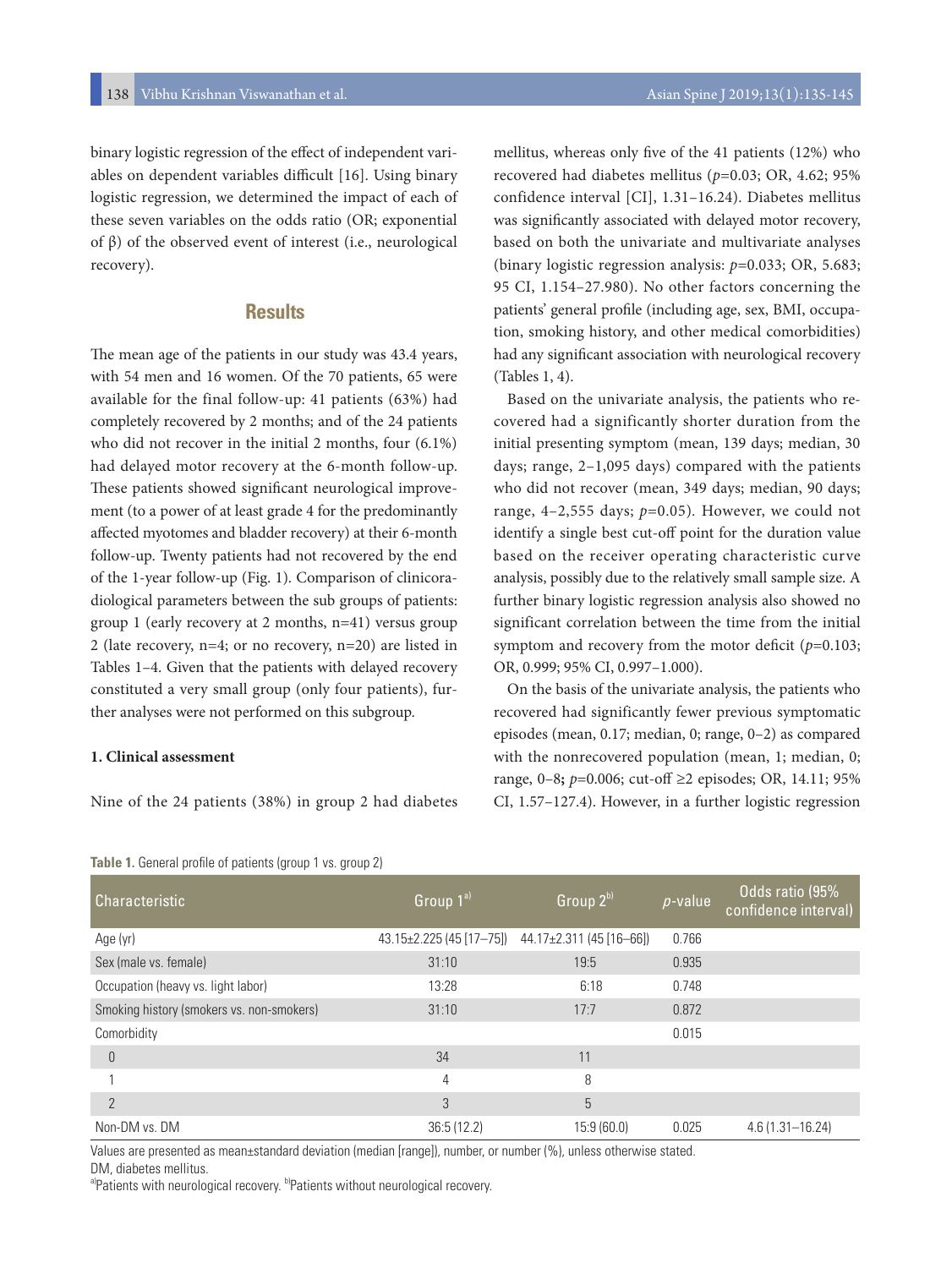| ส<br>Table 2. Clinical assessment at presentation (group 1 vs. group                                                                                                                                                                            |                                          |                             |                                     |                                        |
|-------------------------------------------------------------------------------------------------------------------------------------------------------------------------------------------------------------------------------------------------|------------------------------------------|-----------------------------|-------------------------------------|----------------------------------------|
| Variable                                                                                                                                                                                                                                        | $\sqrt{6}$ roup $\sqrt{1}$ <sup>a)</sup> | $G$ roup $2^{b}$            | $\rho$ -value                       | confidence interval)<br>Oddsratio (95% |
| Onset of symptoms                                                                                                                                                                                                                               |                                          |                             | 0.163                               |                                        |
| Acute                                                                                                                                                                                                                                           | 27                                       | $\equiv$                    |                                     |                                        |
| Chronic                                                                                                                                                                                                                                         | $\overline{ }$                           | S                           |                                     |                                        |
| Acute on chronic                                                                                                                                                                                                                                | $\overline{a}$                           | $\overline{1}$              |                                     |                                        |
| Duration since initial symptom (day)                                                                                                                                                                                                            | $138.8 + 41.1$ $(30 [2 - 1, 095])$       | 348.6±117.4 (90 [4-2,555])  | $0.048$ <sup>*</sup>                |                                        |
| Duration since neurodeficit (day)                                                                                                                                                                                                               | $29.9 + 5.5 (15 [2 - 180])$              | 46.3±15.3 (15 [1-90])       | 0.236                               |                                        |
| Precipitating factors (history of no precipitating event vs. precipitating event)                                                                                                                                                               | 36:5                                     | 21:3                        | 0.884                               |                                        |
| No. of previous episodes                                                                                                                                                                                                                        | $0.17 \pm 0.7$ (0 $[0 - 2]$ )            | $1 \pm 0.37$ (0 $[0 - 8]$ ) | $0.006$ (cut-off $\geq$ 2 episodes) | $14.11(1.57 - 127.4)$                  |
| Bladder/bowel involvement (no bladder involvement vs. bladder involvement)                                                                                                                                                                      | 33.8                                     | 15:9                        | 0.265                               |                                        |
| Severity of initial deficit                                                                                                                                                                                                                     |                                          |                             | $0.0001$ <sup>*</sup>               | $4.24(1.43 - 12.56)$                   |
| Complete deficit                                                                                                                                                                                                                                | $\equiv$                                 | $\overline{5}$              |                                     |                                        |
| Incomplete deficit                                                                                                                                                                                                                              | 30(26.8)                                 | 9(62.5)                     |                                     |                                        |
| Loss of sensation                                                                                                                                                                                                                               |                                          |                             | $0.042$ <sup>*</sup>                | $3.46(1.099 - 10.94)$                  |
| Complete loss                                                                                                                                                                                                                                   | 7(41.0)                                  | 10(59.0)                    |                                     |                                        |
| Partial preservation                                                                                                                                                                                                                            | 34 (71.0)                                | 14(29.0)                    |                                     |                                        |
| Deep tendon reflex                                                                                                                                                                                                                              |                                          |                             | $0.009$ <sup>*</sup>                | $4.9(1.52 - 16.07)$                    |
| Areflexic                                                                                                                                                                                                                                       | 6(35.0)                                  | 11 (65.0)                   |                                     |                                        |
| Preserved                                                                                                                                                                                                                                       | 35(73.0)                                 | 13(27.0)                    |                                     |                                        |
| Anal tone                                                                                                                                                                                                                                       |                                          |                             | 0.478                               |                                        |
| Absent                                                                                                                                                                                                                                          | 5(50.0)                                  | 5(50.0)                     |                                     |                                        |
| Preserved                                                                                                                                                                                                                                       | 36 (65.0)                                | 19(35.0)                    |                                     |                                        |
| Bilaterality (bilateral vs. unilateral symptoms)                                                                                                                                                                                                | 12:29                                    | 10:14                       | 0.412                               |                                        |
| Values are presented as number, mean-sstandard deviation (median [range]), or number (%), unless otherwise stated.<br><sup>ap</sup> atients with neurological recovery. <sup>b</sup> Patients without neurological recovery. <i>p&lt;</i> 0.05. |                                          |                             |                                     |                                        |

Asian Spine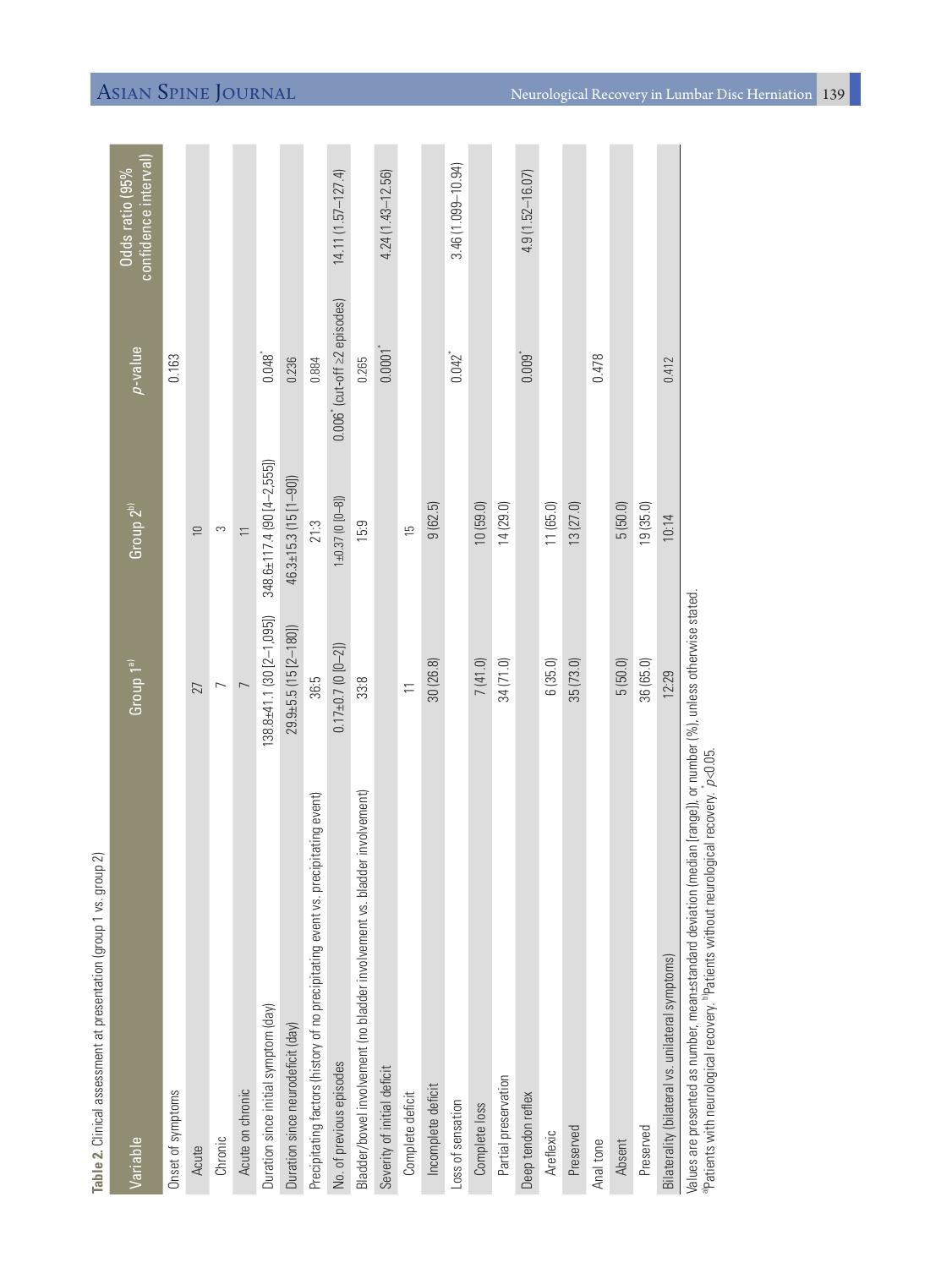analysis, there was no significant correlation between the number of previous symptomatic episodes and recovery of motor deficits (*p*=0.351; OR, 3.223; 95% CI, 0.275–37.789)*.*  The duration since the onset of neurological deficits was also not statistically different between the patients who recovered (mean, 30 days; median, 15 days; range, 2–180 days) and those who did not (mean, 46 days; median, 15 days; range, 1–90 days; *p*=0.236)*.*

Only 27% of the patients who recovered initially had a complete motor deficit. However, 63% of those who did not recover had a complete initial deficit (*p*=0.0001; OR, 4.24; 95% CI, 1.43–12.56)*.* In a further logistic regression analysis, there was a significant association between initial completeness of motor deficit and motor recovery (*p*=0.028; OR, 4.171; 95% CI, 1.169–14.887)*.* Among the 18 patients who had complete initial sensory loss (S0)*,* one was lost to follow-up. Of the 17 remaining patients, seven patients (41%) recovered early, whereas 10 (59%) did not recover. Among the 48 patients with partial or complete preservation of sensation, 34 (71%) had recovered early, and only 14 (29%) failed to recover (*p*=0.042; OR, 3.46; 95% CI, 1.099–10.94)*.* Similarly, among the 17 patients with areflexia at initial presentation, 11 (65%) did not recover, whereas six (35%) had an early recovery. Some 73% of patients (35 of 48) with preserved reflexes showed recovery (*p*=0.009; OR, 4.935; 95% CI, 1.52–16.07)*.* Owing to multicollinearity between the initial sensory deficit and areflexia, neither of these variables were considered for multivariate analysis [16]. Other presenting factors, including temporal relation of onset of symptoms (*p*=0.16)*,* precipitating events (*p*=0.88)*,* bilaterality of symptoms  $(p=0.412)$ , and loss of anal tone  $(p=0.48)$ , did not differ significantly between the groups.

There were 17 patients with bladder deficit in the cohort. Of the 41 patients in group 1, eight patients presented with coexisting bladder symptoms, whereas the remaining patients with bladder deficits belonged to group 2. All the patients with poor motor recovery also had some persistent bladder symptoms. However, the difference between these groups with regard to bladder deficit and recovery was not statistically significant (*p*=0.265)*.* Among the patients with bladder involvement, 10 had decreased anal tone and perianal sensation at presentation. Among the patients with decreased anal tone, 50% had recovery of bladder function. This difference was not statistically significant (*p=*0.480) (Table 2).

#### **2. Radiological assessment**

Thirty-six of the 48 patients with single-disc herniation had a significantly better recovery (75%) as compared with five of 17 patients with multilevel herniations (29%) (*p*=0.006; OR, 6.6: 95% CI, 1.9–22.86)*.* In a binary logistic regression analysis, however, no significant correlation was observed between the number of disc herniation levels and motor recovery (*p*=0.163; OR, 0.395: 95% CI, 0.108–1.454). No other radiological parameters, including index level of herniation, type of herniation (protrusion, extrusion, or sequestration), migration of disc (superior, inferior, or nonmigrated), location of disc (central, paracentral, posterolateral, or foraminal), disc fragment and bony canal dimension, or percentage of spinal canal compromise affected the neurological recovery (Table 3).

Based on the univariate analysis, we identified seven risk factors as poor prognostic variables for an early recovery: diabetes; longer time interval between first symptom and surgical decompression; ≥2 previous symptomatic episodes; complete motor deficit; complete sensory loss (S0); areflexia; and number of herniated disc levels ≥2. The operation characteristics of the estimated univariate model were sensitivity=75, specificity=70.7, positive likelihood ratio=2.6, and negative likelihood ratio=0.35. In a further multivariate analysis, only two of these risk factors, diabetes mellitus and completeness of initial motor deficit, could be significantly correlated with the motor recovery after lumbar microdiscectomy.

# **Discussion**

There is considerable variability in the reported recovery rates for neurodeficit accompanying degenerative lumbar disc disorders. This variability can be ascribed to the heterogenicity in the nature of the underlying pathology, the influence of diverse factors on recovery, the variability in follow-up duration, and the definition of neurodeficit considered during analysis [17]. Age, initial severity of neurodeficit, sensory or autonomic involvement, the duration of the initial deficit or delay in surgical decompression, and comorbid medical illnesses have been postulated to influence neurological recovery [3,10-13,18-21]. However, there is little consensus as to which factors determine prognosis in a patient with neurodeficits [3,10-13,18-21]. The present study was planned to analyze various clinicoradiological factors associated with neurodeficits and their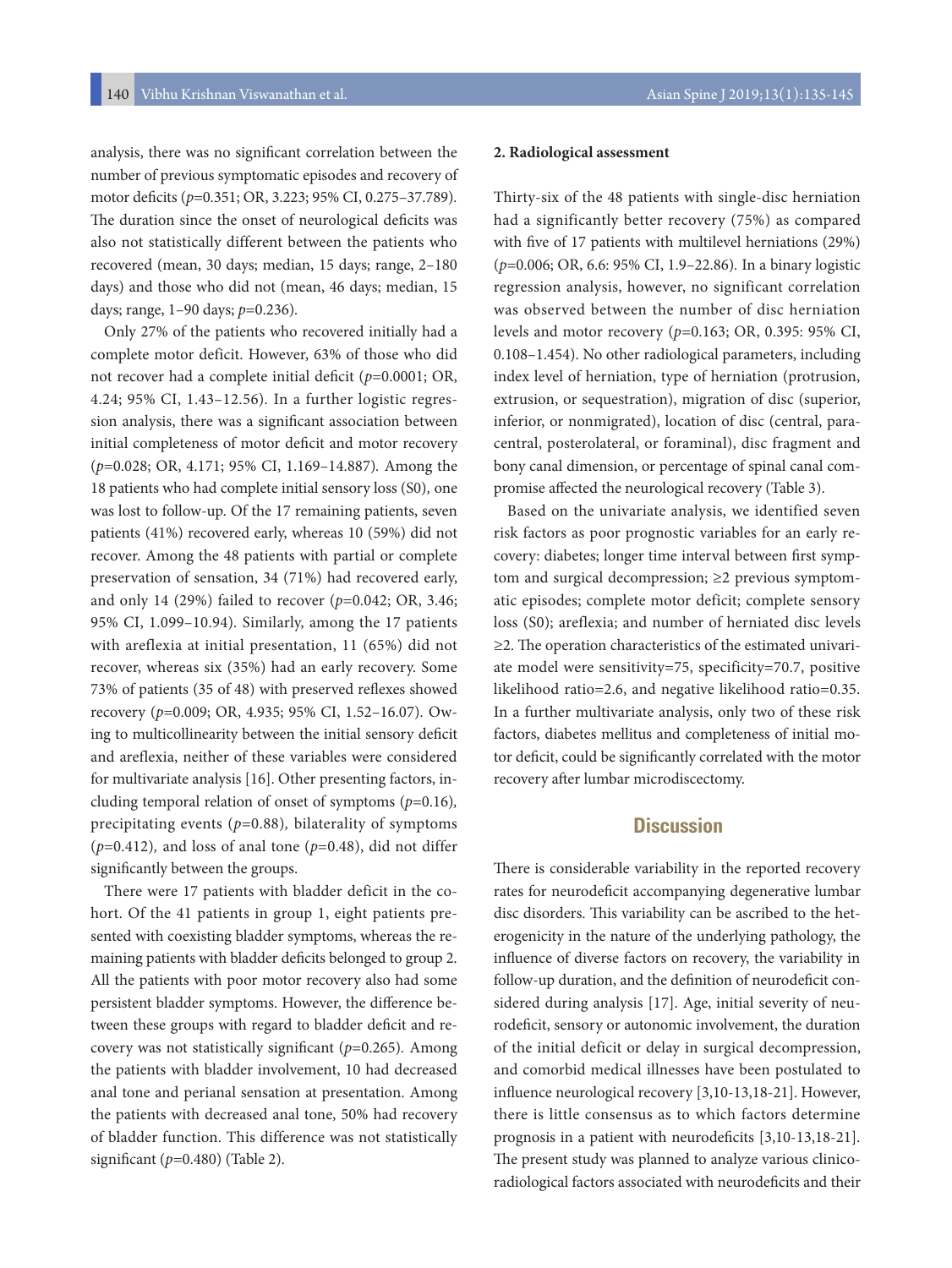| Variable                         | $G$ roup $1^{\text{a}}$ | Group 2b)        | $p$ -value | Odds ratio (95% confidence interval) |
|----------------------------------|-------------------------|------------------|------------|--------------------------------------|
| No. of levels of disc herniation |                         |                  | $0.006^*$  | $6.6(1.9 - 22.86)$                   |
| $\mathbf{1}$                     | 36                      | 12               |            |                                      |
| $\overline{2}$                   | 5                       | $10$             |            |                                      |
| 3                                | $\boldsymbol{0}$        | $\overline{2}$   |            |                                      |
| Primary level of disc prolapse   |                         |                  | 0.124      |                                      |
| $L1-2$                           | $\boldsymbol{0}$        | $\overline{2}$   |            |                                      |
| $L2-3$                           | $\mathbf{1}$            | $\mathbf{2}$     |            |                                      |
| $L3-4$                           | 8                       | $\overline{7}$   |            |                                      |
| $L4-5$                           | $30\,$                  | 9                |            |                                      |
| $L5 - S1$                        | $\overline{2}$          | $\overline{4}$   |            |                                      |
| Type of disc prolapse            |                         |                  | 0.722      |                                      |
| Sequestered                      | $\overline{7}$          | $\overline{4}$   |            |                                      |
| Protruded                        | $\overline{7}$          | 5                |            |                                      |
| Extruded                         | 27                      | 15               |            |                                      |
| Disc position                    |                         |                  | 0.090      |                                      |
| Inferiorly migrated              | 24                      | $16\,$           |            |                                      |
| Superiorly migrated              | 9                       | 5                |            |                                      |
| Not migrated                     | $\, 8$                  | $\mathfrak{Z}$   |            |                                      |
| Disc location                    |                         |                  | 0.123      |                                      |
| Paracentral                      | $\boldsymbol{9}$        | $6\,$            |            |                                      |
| Central                          | 22                      | 14               |            |                                      |
| Foraminal                        | $\overline{2}$          | $\boldsymbol{0}$ |            |                                      |
| Posterolateral                   | 8                       | $\overline{4}$   |            |                                      |
| AP dimension disc (mm)           | $8.94 \pm 0.48$         | $8.98 \pm 0.62$  | 0.962      |                                      |
| Canal compromise (%)             | $66.5 \pm 3.4$          | $63.1 \pm 4.4$   | 0.542      |                                      |
| Bony canal dimension (mm)        |                         |                  | 0.794      |                                      |
| Proximal (AP)                    | 14.35±0.35              | $13.8 + 0.49$    |            |                                      |
| Proximal (lateral)               | 19.82±0.65              | 20.08±0.65       |            |                                      |
| Distal (AP)                      | 13.85±0.79              | 12.38±0.43       |            |                                      |
| Distal (lateral)                 | $20.51 \pm 0.83$        | 19.24±0.72       |            |                                      |

#### **Table 3.** Radiological assessment (group 1 vs. group 2)

Values are presented as number, mean±standard deviation, unless otherwise stated.

AP, anteroposterior.

a)Patients with neurological recovery. <sup>b)</sup>Patients without neurological recovery.  $\check{i}$  p<0.05.

influence on motor recovery. This knowledge could help predict neurological recovery among patients undergoing microlumbar discectomy following LDH.

Ghahreman et al. [10] in their study reviewed 56 consecutive patients presenting with ankle dorsiflexion weakness, who showed an overall recovery rate of 41% with maximal recovery in the first 6 weeks. Among the patients with MRC grade >3/5, 68% showed recovery as compared with 27% when the MRC power was less than 3/5. Postacchini et al. [12] have prospectively studied 116 patients with neurological deficits and noted a 76% recovery at a 6-year follow-up. However, they noted persistence of weakness in 39% of patients with a preoperative MRC grade ≤3/5. Our study noted that 63% of patients recovered in the first 2 months following microlumbar discectomy. A small proportion (6%) still showed late recovery (at the end of 6 months). Although it is uncommon for patients to recover beyond the initial 2 months,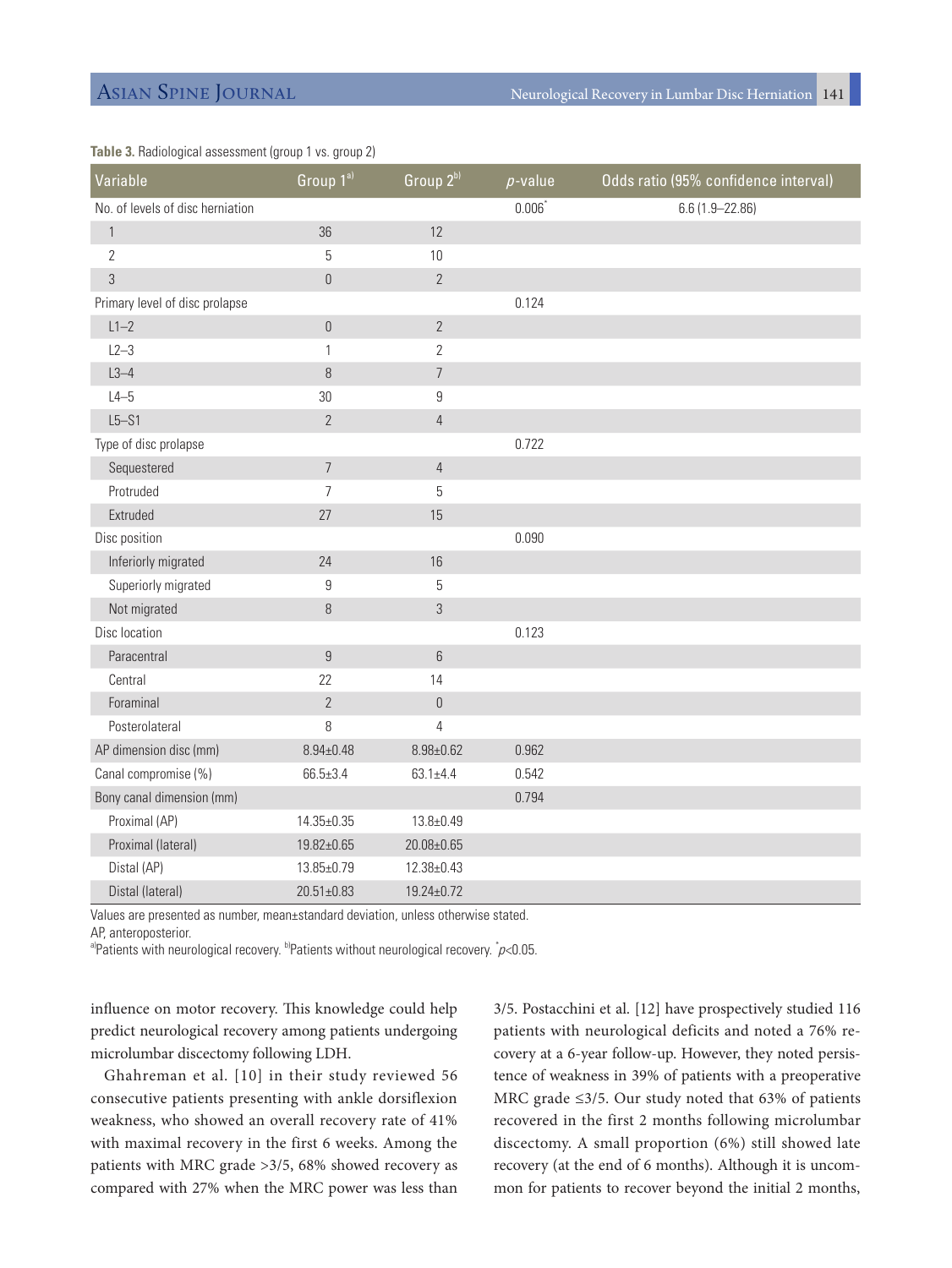| Risk factor                      | B        | Standard error | Wald  | Degree of<br>freedom | $p$ -value | Odds ratio<br>(95% confidence interval) |
|----------------------------------|----------|----------------|-------|----------------------|------------|-----------------------------------------|
| Diabetes mellitus                | .737     | 0.813          | 4.565 |                      | $0.033*$   | 5.683 (1.154-27.98)                     |
| Duration since initial symptoms  | $-0.001$ | 0.001          | 2.658 |                      | 0.103      | $0.999(0.997 - 1)$                      |
| No. of symptomatic episodes      | 1.170    | 1.256          | 0.868 |                      | 0.351      | 3.223 (0.275-37.789)                    |
| Completeness of motor deficit    | 1.428    | 0.649          | 4.842 |                      | $0.028*$   | 4.171 (1.169-14.887)                    |
| No. of levels of disc herniation | $-0.928$ | 0.664          | .95   |                      | 0.163      | $0.395(0.108 - 1.454)$                  |

**Table 4.** Binary logistic regression with motor recovery as outcome variable

 $p$ <0.05.

there is still a definite possibility of such a recovery even up to 6 months postdecompression. Given that this group was a very small cohort (four patients with late recovery), we could not determine the specific characteristics of this group that showed late recovery. This study made a detailed comparison between patients who recovered early (within 2 months) and those who had a late recovery or no recovery.

Sathian et al. [22] in their study described the pattern of recovery or paresis following a central nervous system injury and observed a fairly predictable time course of recovery in most situations. These researchers concluded that most motor recovery occurred within the first 3 months of the injury, with a stronger recovery happening in the initial 4–8 weeks and reaching a plateau by approximately 12 weeks. Moussellard et al. [23] described the recovery pattern following cervical spondylomyelopathy and observed that the neurological recovery after surgical decompression occurred very rapidly during the first month (statistically significant) and stabilized thereafter (reaching a plateau by 12 months). Dhatt et al. [5] in their study observed a varied pattern of recovery in their group of patients with cauda equina syndrome, with the most common pattern involving motor recovery, followed by bladder and bowel recovery, followed thereafter by sensory recovery. The duration of the recovery in their patients ranged between 4 and 32 months (mean of 13.5 months). Thus, the major portion of the recovery has been shown to occur in the initial postdecompression period. Even in our study, a major proportion of the patients demonstrated neurological recovery at the time of the initial postoperative visit (at 2 months, 41 of 45 patients recovered [91.1%]), and our statistical analysis was performed for this early recovery group.

Among the various factors relating to the general patient profile, diabetes mellitus was the only factor associated with a delayed recovery on both the univariate and multivariate analyses. Some 38% of the nonrecovered patients had diabetes, compared with 12.2% in the recovered population. Diabetes has been associated with overall poorer outcomes in LDH [24,25]. The poorer ability of the nerves to heal, along with a possible second hit at a more distal level due to coexisting vasculopathy or neuropathy, could negatively influence the neurological recovery in patients with diabetes [25]. Although certain studies have demonstrated a better recovery in younger patients, this study did not find any association between patient age and recovery of the patient [10,26]. A heavy occupational profile has been reported as a possible factor associated with causation of lumbar disc prolapse [27]. However, based on our study, it might not be a significant risk factor in neurological recovery following surgical decompression.

The symptomatology was evaluated under the following categories: (1) onset of symptomatology; (2) time interval between initial presenting symptoms and surgery; (3) number of previous symptomatic episodes; and (4) duration since onset of neurodeficit. In the univariate analysis, a longer time interval from initial symptoms to surgical decompression and number of previous symptomatic episodes ≥2 were significantly associated with a lesser chance of early neurological recovery. However, neither of these factors showed any significant relation to motor recovery in the multivariate (logistic regression) analysis.

Three classic patterns of presentation of cauda equina syndrome have been described: type 1: acute presentation, in which cauda equina syndrome is the first symptom; type 2: culmination of long history of chronic back pain with or without sciatica; and type 3: chronic history with slow progression to numbness and urinary symptoms [6]. Neurological deficits become irreversible when intraspinal pressure passes a critical level for a certain length of time; therefore, chronicity of compression negatively affects the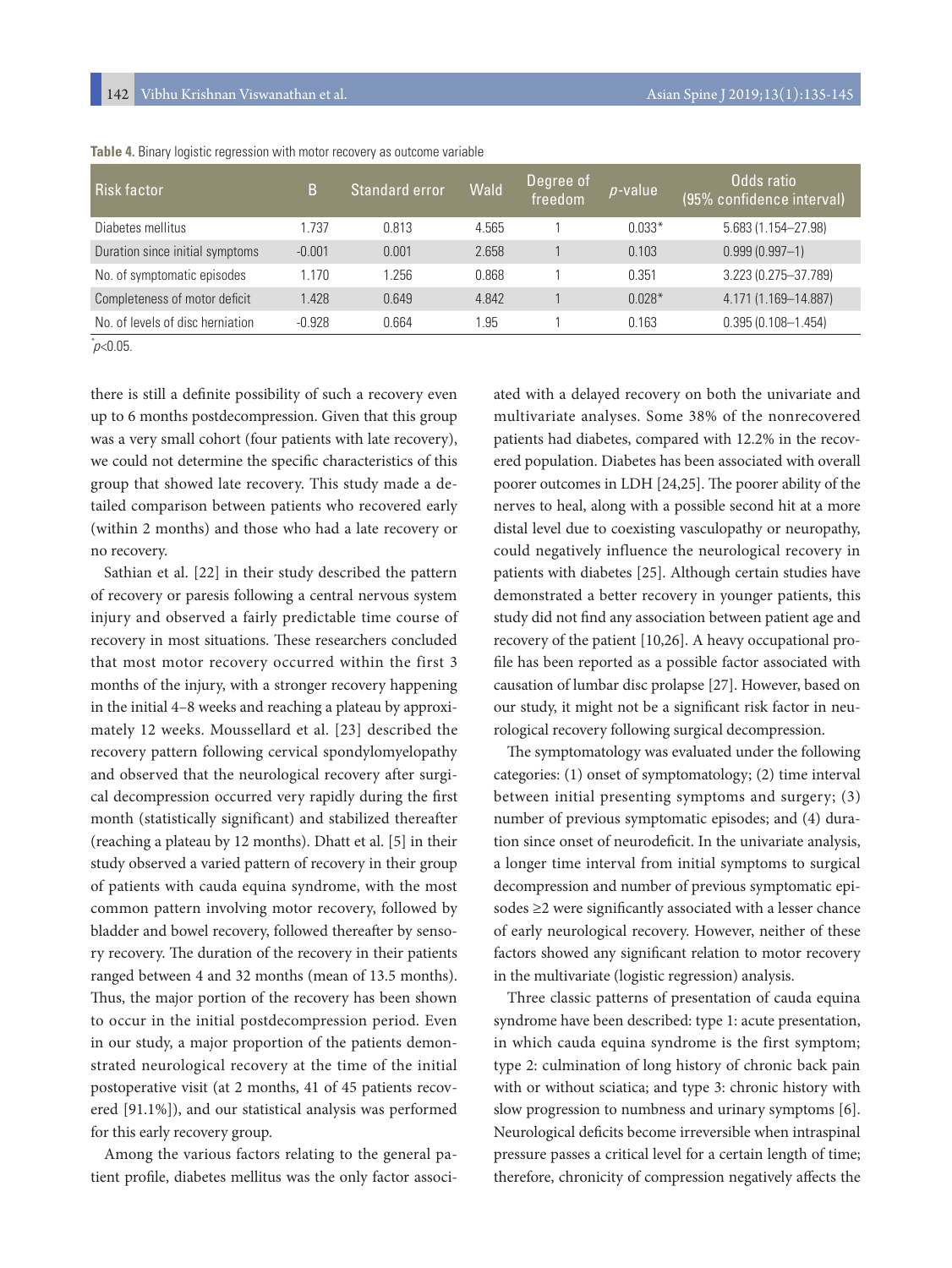recovery [28]. The role of early (6–24 hours) surgery in significantly improving neurological recovery has been discussed in the literature [3,10-12]. In a retrospective analysis by Bhargava et al. [11], the preoperative duration of neurological deficits was demonstrated to be a significant predictor of poor recovery. It has been suggested that surgery could be of questionable benefit in long-standing neurodeficits, given that nerve roots can undergo irreversible changes [3]. Most of our patients generally presented to us quite late (mean, 40.4 days). Even with such delayed presentations, eventual neurological recovery of 69% was observed. Thus, apart from the delay from onset of neurodeficit, multiple other factors affect the final recovery, and surgery should be offered even in delayed presentations.

The univariate analysis showed that all three components of neurological deficits at presentation (initial complete motor deficit, complete sensory loss, and areflexia) had a significant association with delayed motor recovery. Binary logistic regression analysis also revealed a significant association between initial complete motor deficit and delayed motor recovery. In the review article by Balaji et al. [3], there was no clear evidence from the literature on the association between preoperative severity of deficit and neurological recovery [3]. Although the studies by Ghahrehman et al. [10] and Postacchini et al. [12] have demonstrated a definitive poorer recovery in patients with more severe initial neurodeficits, other studies, such as those by Iizuka et al. [9] and Dubourg et al. [26], have failed to reveal such a significant relationship. It has been previously demonstrated that complete sensory loss is a poor prognostic factor for traumatic spinal cord injuries [28]. We observed that complete, initial motor deficit negatively influenced the neurological outcome in our patients (based on both the univariate and multivariate analyses).

Among the 17 patients with initial bladder deficits, 47% had good early motor recovery, whereas 53% failed to recover. Although there was slight tendency toward poorer motor recovery in patients with initial bladder involvement, the difference was not statistically significant (*p*=0.265). Among patients with bladder involvement, no significant association was found between decreased initial anal tone/reflexes and motor or bladder recovery (*p*>0.05). Previous studies in the literature have demonstrated poorer neurological outcomes in patients with significant bladder function involvement [5,7]. Cauda equina syndrome (CES) has been classified into two stages based on bladder involvement: CES-incomplete (CES-I); and CES with true retention (CES-R) [6]. It has been emphasized that CES-R (with bladder retention) leads to poorer outcomes as compared with the CES-I stage, and timely intervention at CES-I stage might halt further progression into its more irreversible stage. Dhatt et al. [5] in their study have demonstrated that the absence of anal reflex at presentation is a predictor of poor recovery in patients with cauda equina syndrome.Although the univariate analysis revealed that multilevel disc prolapses had a poorer recovery even after decompression, the multivariate analysis of the binary regression model failed to reveal such an outcome. A multilevel insult has been shown to cause significant damage to neural elements (double-crush phenomenon) in such a way that recovery can become more compromised than recovery in a single-level pathology [19]. No other radiological factors, including disc morphology, canal dimensions, and disc dimension, affected neurological recovery.

Among a group of patients with severe neurodeficits, Postacchini et al. [12] have noted that those who underwent complete recovery had a relatively earlier surgical decompression as compared with the patients with persistent weakness (35 days versus 69 days). Conversely, Balaji et al. [3], in a systematic review of severe neurodeficit recovery, have concluded that there is insufficient evidence to suggest that early surgery could improve recovery. The authors have also noted that a majority of the studies analyzing neurological recovery have not included a multiple regression analysis, which is a significant limitation. Macki et al. [29] retrospectively reviewed 71 patients undergoing decompression for foot drop using a discrete time proportional hazards model, and analyzed recovery at six different time intervals. The authors noted that preoperative muscle strength and duration of weakness were significant predictors of recovery from foot drop. Overdevest et al. [30] in their study performed a randomized controlled trial, comparing recovery in 150 patients with neurological deficits accompanying LDH. They reported comparable overall recovery for both the surgical and the conservative treatment groups, with a faster recovery favoring surgery in the early follow-up. This difference was not observed at the 26- and 52-week follow-ups.

# **Conclusions**

Our study identified a set of seven risk factors (on the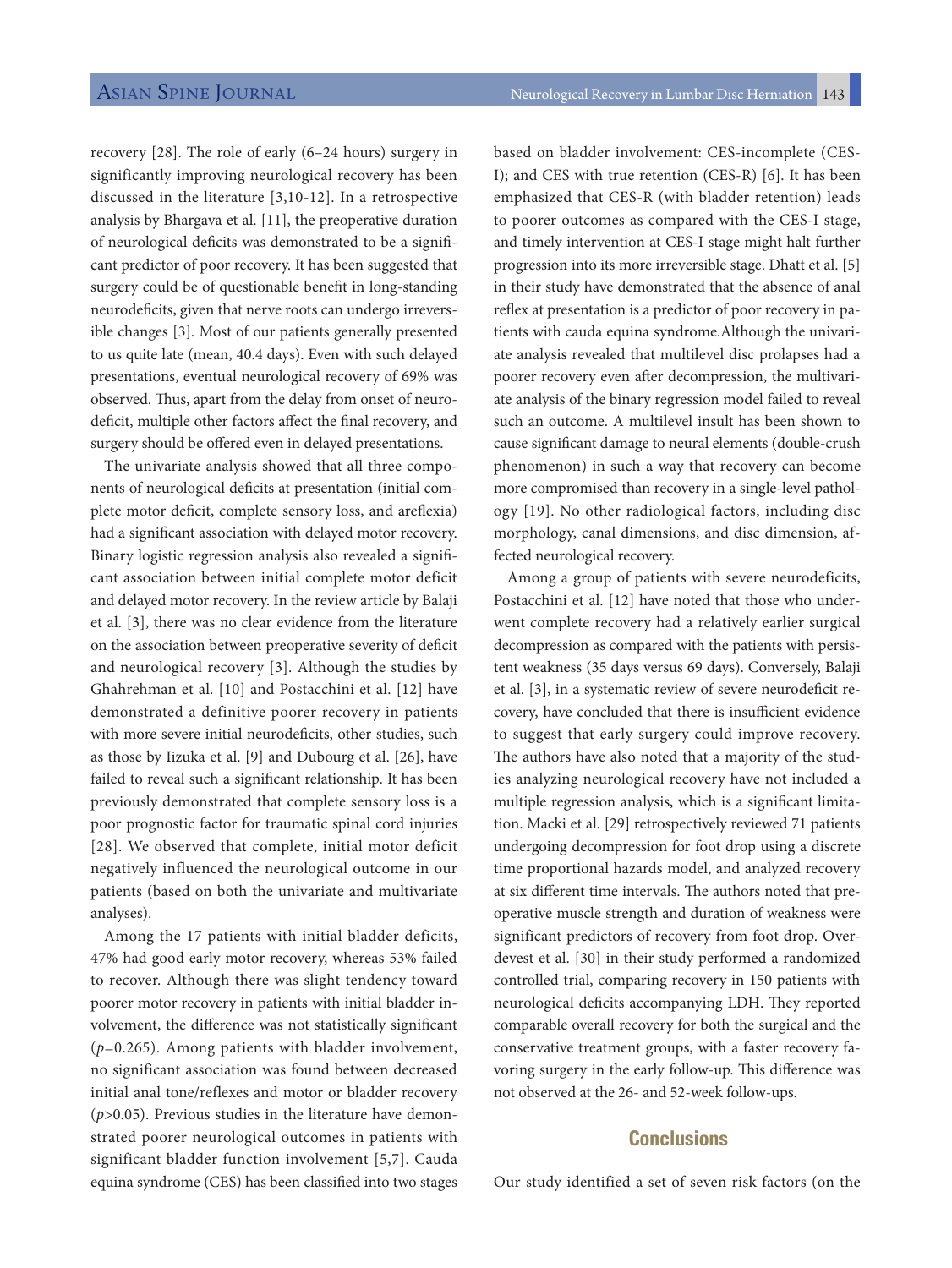basis of a univariate analysis) that could predict poor recovery in patients with motor deficits following LDH: diabetes; longer time interval between the occurrence of the first symptom and surgical decompression; ≥2 previous symptomatic episodes; complete motor deficit; complete sensory loss (S0); areflexia; and number of herniated disc levels ≥2*.* On the basis of a binary logistic regression analysis, only diabetes mellitus and complete initial motor deficit revealed a significant association with delayed motor recovery.

There are some limitations to this study. First, the sample size of our study population was small. We unfortunately did not perform a power analysis prior to recruiting the patients for the study to identify the ideal size for the required sample population. Secondly, there is a possibility that factors such as duration of symptoms and the time from the neurological deficit might not be accurate, due to associated recall bias. Thirdly, the surgical intervention could have been delayed in certain patients, due to a possible delay in referral or a lack of patient awareness/inclination toward surgery (which are known factors influencing patient management in developing parts of the world). A larger, randomized controlled study can not only help us better understand the influence of these clinicoradiological factors on neurological recovery, but could also help us identify the best subset of combined predictors that might exert the greatest influence on neurological recovery. We nevertheless believe that the observations from our current study provide insight into the clinical and radiological factors that can influence motor recovery and thereby help us in predicting outcome following microlumbar discectomy.

# **Conflict of Interest**

No potential conflict of interest relevant to this article was reported.

# **Acknowledgments**

This study was funded by Ganga Orthopaedic Research & Education Foundation, Coimbatore, India.

### **References**

1. Peul WC, van Houwelingen HC, van den Hout WB,

et al. Surgery versus prolonged conservative treatment for sciatica. N Engl J Med 2007;356:2245-56.

- 2. Jacobs WC, van Tulder M, Arts M, et al. Surgery versus conservative management of sciatica due to a lumbar herniated disc: a systematic review. Eur Spine J 2011;20:513-22.
- 3. Balaji VR, Chin KF, Tucker S, Wilson LF, Casey AT. Recovery of severe motor deficit secondary to herniated lumbar disc prolapse: is surgical intervention important?: a systematic review. Eur Spine J 2014;23:1968-77.
- 4. Korse NS, Pijpers JA, van Zwet E, Elzevier HW, Vleggeert-Lankamp CL. Cauda Equina Syndrome: presentation, outcome, and predictors with focus on micturition, defecation, and sexual dysfunction. Eur Spine J 2017;26:894-904.
- 5. Dhatt S, Tahasildar N, Tripathy SK, Bahadur R, Dhillon M. Outcome of spinal decompression in Cauda equina syndrome presenting late in developing countries: case series of 50 cases. Eur Spine J 2011;20:2235-9.
- 6. Gitelman A, Hishmeh S, Morelli BN, et al. Cauda equina syndrome: a comprehensive review. Am J Orthop (Belle Mead NJ) 2008;37:556-62.
- 7. Srikandarajah N, Boissaud-Cooke MA, Clark S, Wilby MJ. Does early surgical decompression in cauda equina syndrome improve bladder outcome? Spine (Phila Pa 1976) 2015;40:580-3.
- 8. Kostuik JP. Medicolegal consequences of cauda equina syndrome: an overview. Neurosurg Focus 2004;16:e8.
- 9. Iizuka Y, Iizuka H, Tsutsumi S, et al. Foot drop due to lumbar degenerative conditions: mechanism and prognostic factors in herniated nucleus pulposus and lumbar spinal stenosis. J Neurosurg Spine 2009;10:260-4.
- 10. Ghahreman A, Ferch RD, Rao P, Chandran N, Shadbolt B. Recovery of ankle dorsiflexion weakness following lumbar decompressive surgery. J Clin Neurosci 2009;16:1024-7.
- 11. Bhargava D, Sinha P, Odak S, Tyagi A, Towns G, Pal D. Surgical outcome for foot drop in lumbar degenerative disease. Global Spine J 2012;2:125-8.
- 12. Postacchini F, Giannicola G, Cinotti G. Recovery of motor deficits after microdiscectomy for lumbar disc herniation. J Bone Joint Surg Br 2002;84:1040-5.
- 13. Social Security Administration. Code of Federal Reg-